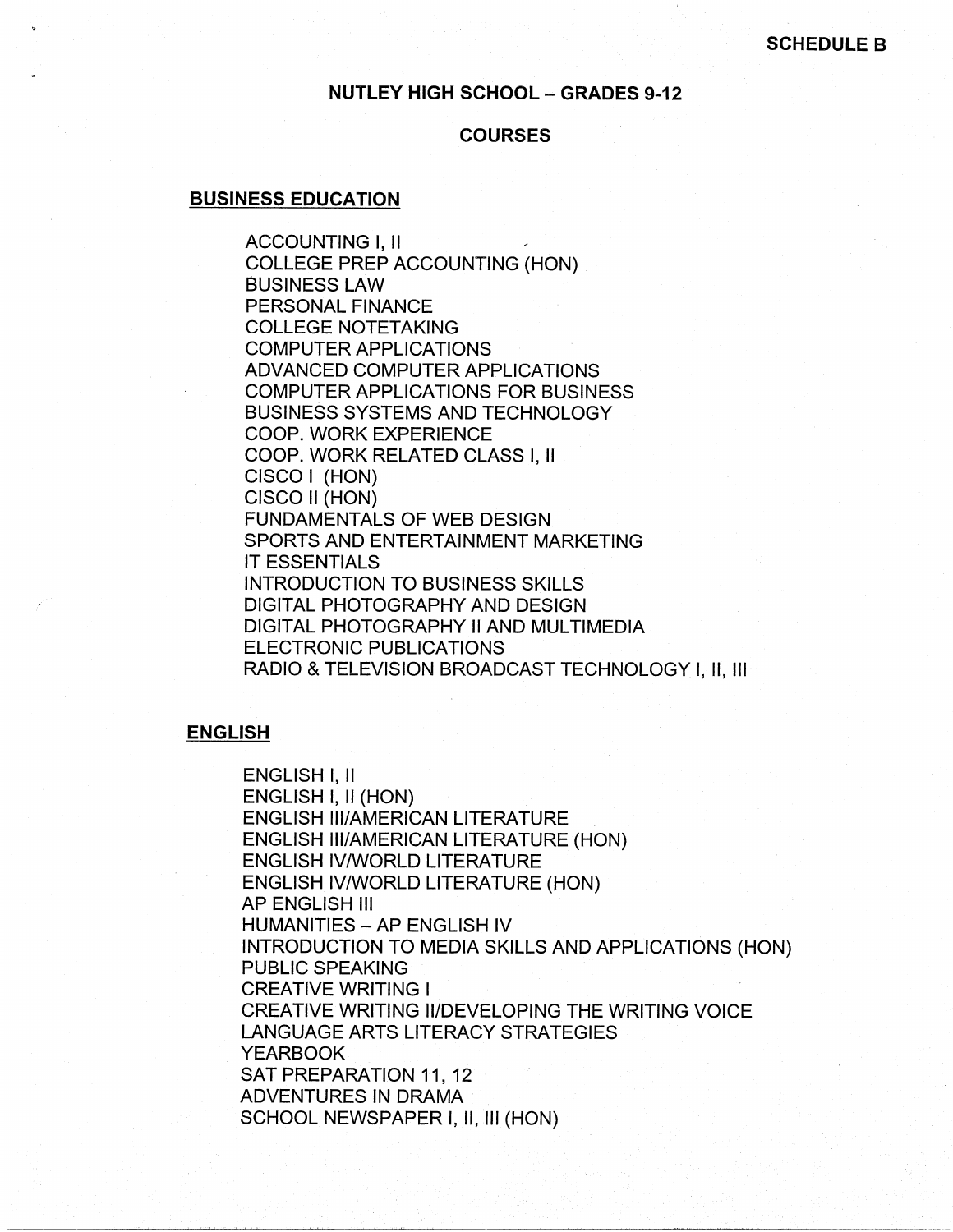### **MATHEMATICS**

PRE-ALGEBRA TRANSITION MATH INTEGRATED MATH ALGEBRA I, II BASIC ALGEBRA I, II PLANE GEOMETRY BASIC GEOMETRY SELECTED TOPICS IN MATHEMATICS PRECALCULUS ACCELERATED ALGEBRA II (HON) ACCELERATED GEOMETRY (HON) ADVANCED MATHEMATICS (HON) AP CALCULUS AB, BC CALCULUS (HON) MATHEMATICS-BASIC SKILLS AP STATISTICS MATH ANALYSIS

## **MUSIC**

CONCERT BAND CHAMBER SINGERS **CHORALETTES** MUSIC FUNDAMENTALS I, II **ORCHESTRA OCTETS** JAZZ LAB· CONCERT CHOIR INSTRUMENTAL LESSONS INSTRUMENTALNOCAL (HON)

----------~----------------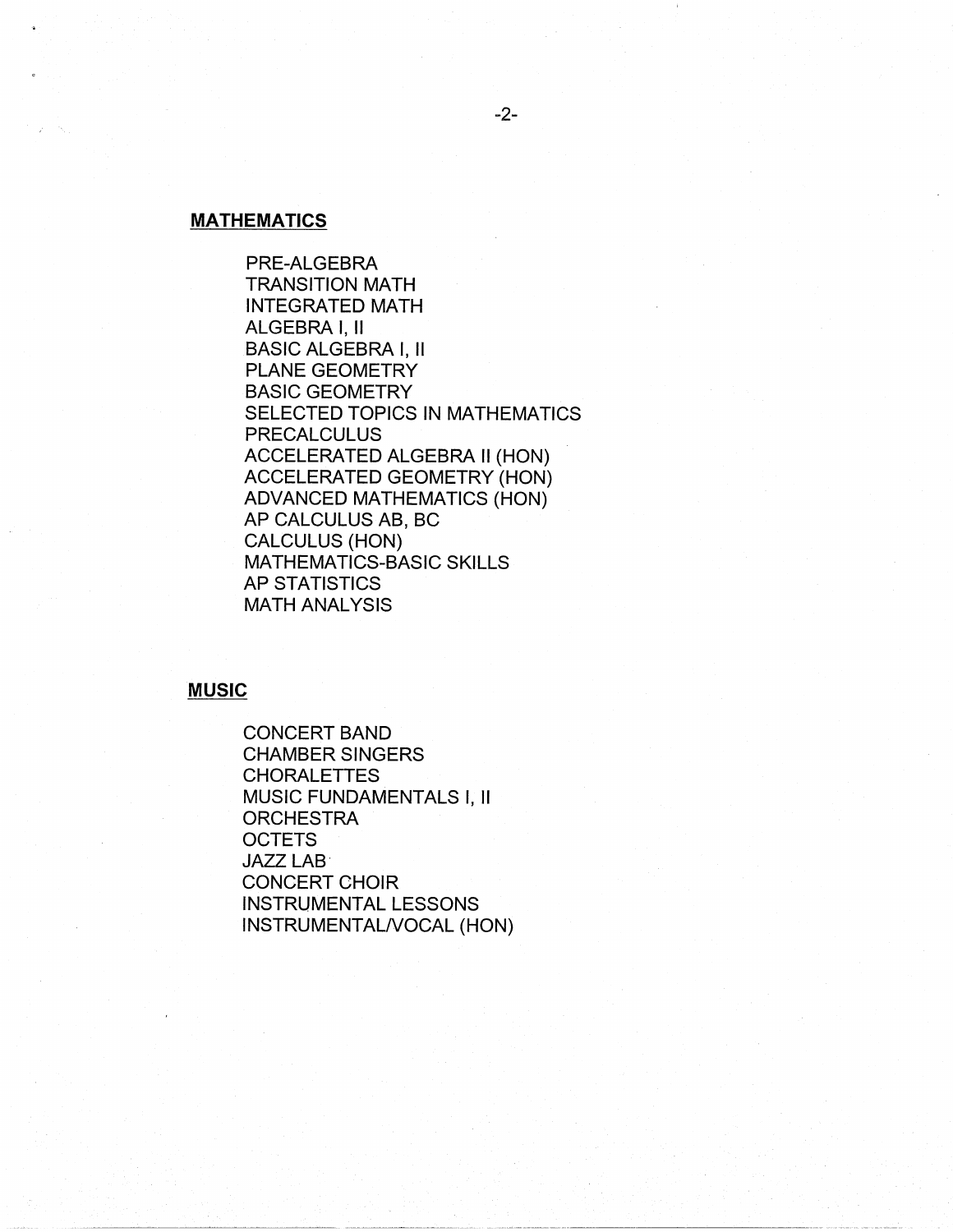### **FINE/INDUSTRIAL ARTS**

ART I, II ADVANCED ART AP STUDIO ART PRACTICAL ELECTRICITY **ELECTRONICS** ADVANCED ELECTRONICS MECHANICAL DRAWING I MECHANICAL DRAWING II (Residential Architectural Design) MECHANICAL DRAWING Ill (Civil Architectural Design) MECHANICAL DRAWING IV (Senior Architectural Design) METALS I (Metalworking) METALS II (Metal Fabrication) METALS Ill (Advanced Metals) WOODS I (Woodworking) WOODS II (Furniture Fabrication) WOODS Ill (Carpentry) **PHOTOGRAPHY** CULINARY ARTS ADVANCED CULINARY ARTS

### **WORLD LANGUAGES**

FRENCH I, 11, Ill FRENCH II, III, IV (HON) **AP FRENCH V** ITALIAN I, 11, Ill ITALIAN 11, 111, IV, V, (HON) AP ITALIAN V SPANISH I, II, Ill SPANISH II, Ill, IV, V (HON) AP SPANISH V LATIN I, II, Ill LATIN II, III, IV (HON) AP LATIN V ENGLISH AS A SECOND LANGUAGE I, 11, Ill SPANISH FOR HERITAGE SPEAKERS I, II (HON)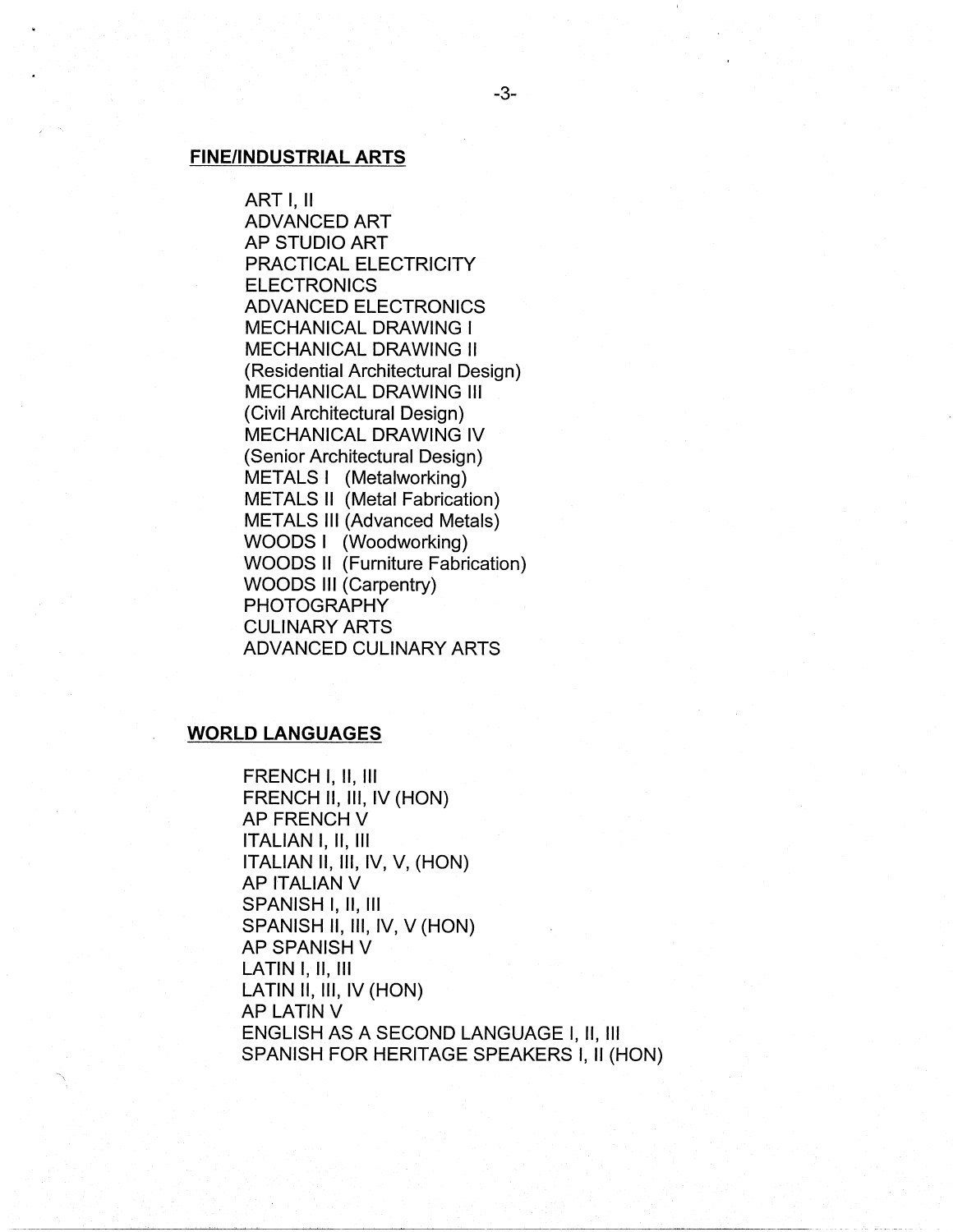### **SCIENCE**

EARTH/SPACE SCIENCE ENVIRONMENTAL SCIENCE FORENSIC SCIENCE COLLEGE BIOLOGY ACCELERATED BIOLOGY (HON) PHYSICAL SCIENCE BIOLOGY FOR LIVING CHEMISTRY (HON) COLLEGE CHEMISTRY MICROBIOLOGY PHYSICS HUMAN PHYSIOLOGY HUMAN PHYSIOLOGY (HON) AP BIOLOGY AP CHEMISTRY AP PHYSICS AP ENVIRONMENTAL SCIENCE HEALTH DYNAMICS PHYSICS HONORS GEOLOGY/OCEANOGRAPHY

## **SOCIAL STUDIES**

EUROPEAN HISTORY RUSSIAN/EAST ASIAN HISTORY (HON) WORLD CULTURES WORLD CULTURES (HON) UNITED STATES HISTORY I UNITED STATES HISTORY I (HON) UNITED STATES HISTORY II UNITED STATES HISTORY II (HON) **SOCIOLOGY** AP GOVERNMENT AND POLITICS AP UNITED STATES HISTORY MACRO ECONOMICS AP MACRO ECONOMICS ARCHAEOLOGY OF ANCIENT WORLD AP HUMAN GEOGRAPHY

# **PHYSICAL EDUCATION**

PHYSICAL EDUCATION I, II, III, IV HEALTH I, 11, Ill, IV

Dated: May 12, 2008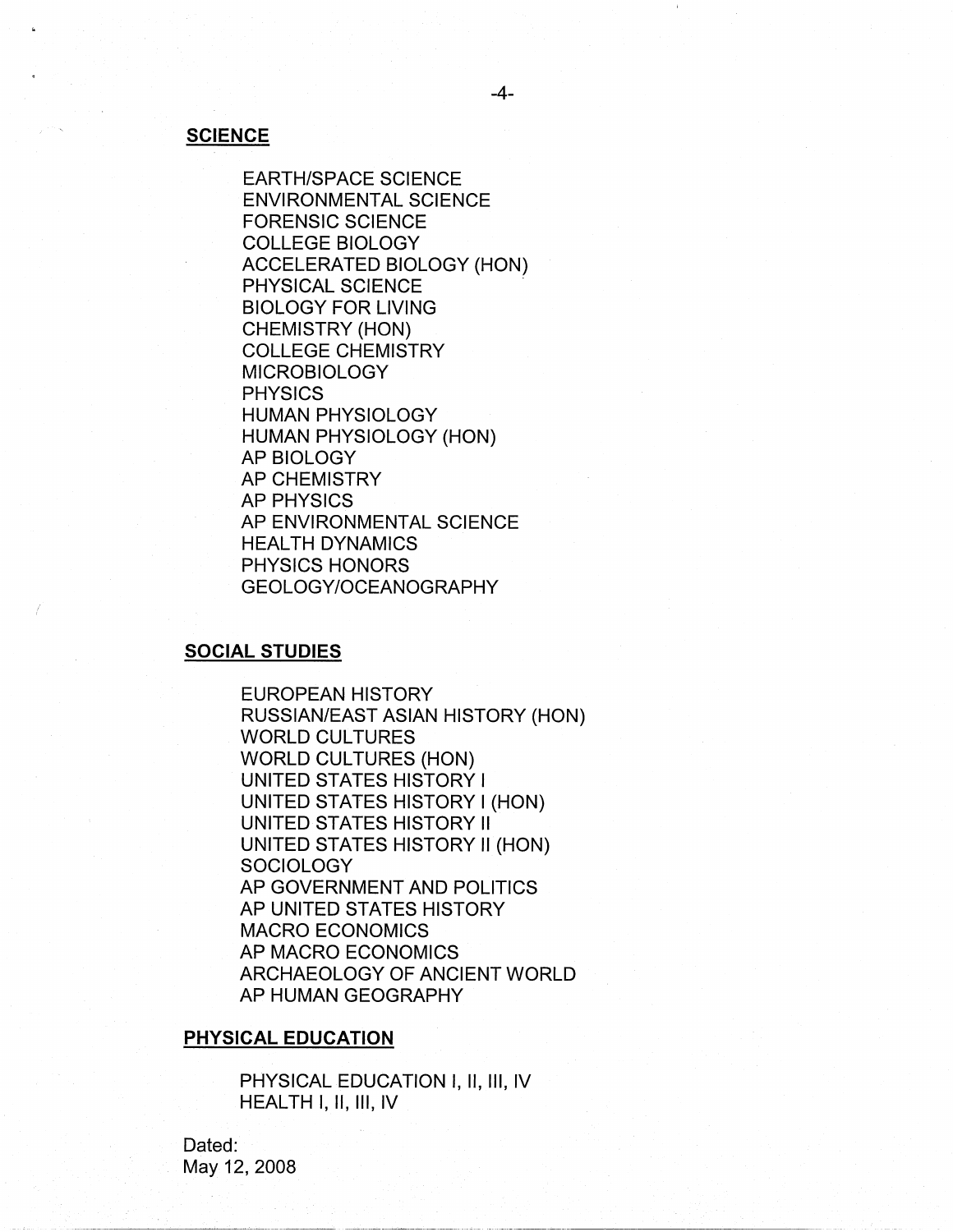# **FRANKLIN SCHOOL**

## **GRADE 7 CURRICULUM**

ENGLISH AS A SECOND LANGUAGE - STUDY SKILLS ENGLISH AS A SECOND LANGUAGE ENGLISH ENGLISH VECTOR ENGLISH (INC) ENGLISH - SLD WILSON READING - SLD SOCIAL STUDIES SOCIAL STUDIES VECTOR SOCIAL STUDIES (INC) SOCIAL STUDIES - SLD ALGEBRA I MATHEMATICS VECTOR MATHEMATICS 2, 3, 4 MATHEMATICS 4 (INC) MATHEMATICS - SLD **SCIENCE** SCIENCE VECTOR SCIENCE (INC) SCIENCE - SLD SPANISH IA FRENCH IA LATIN IA ITALIAN IA CHORALE CONCERT CHOIR **DEBONAIRES** BAND ORCHESTRA INSTRUMENTAL MUSIC LANGUAGE ARTS LITERATURE/WRITING LANGUAGE ARTS STRATEGIES MATHEMATICS STRATEGIES RESOURCE CENTER SUPPORT PRACTICAL ARTS INTRODUCTION TO COMPUTER THEORY INTRODUCTION TO TECHNOLOGY KEY TYPING 7 COMPUTER APPLICATION 7 FINE ARTS PHYSICAL EDUCATION HEALTH STUDY SKILLS

Dated: May 12, 2008

------------------·---~--------··-----------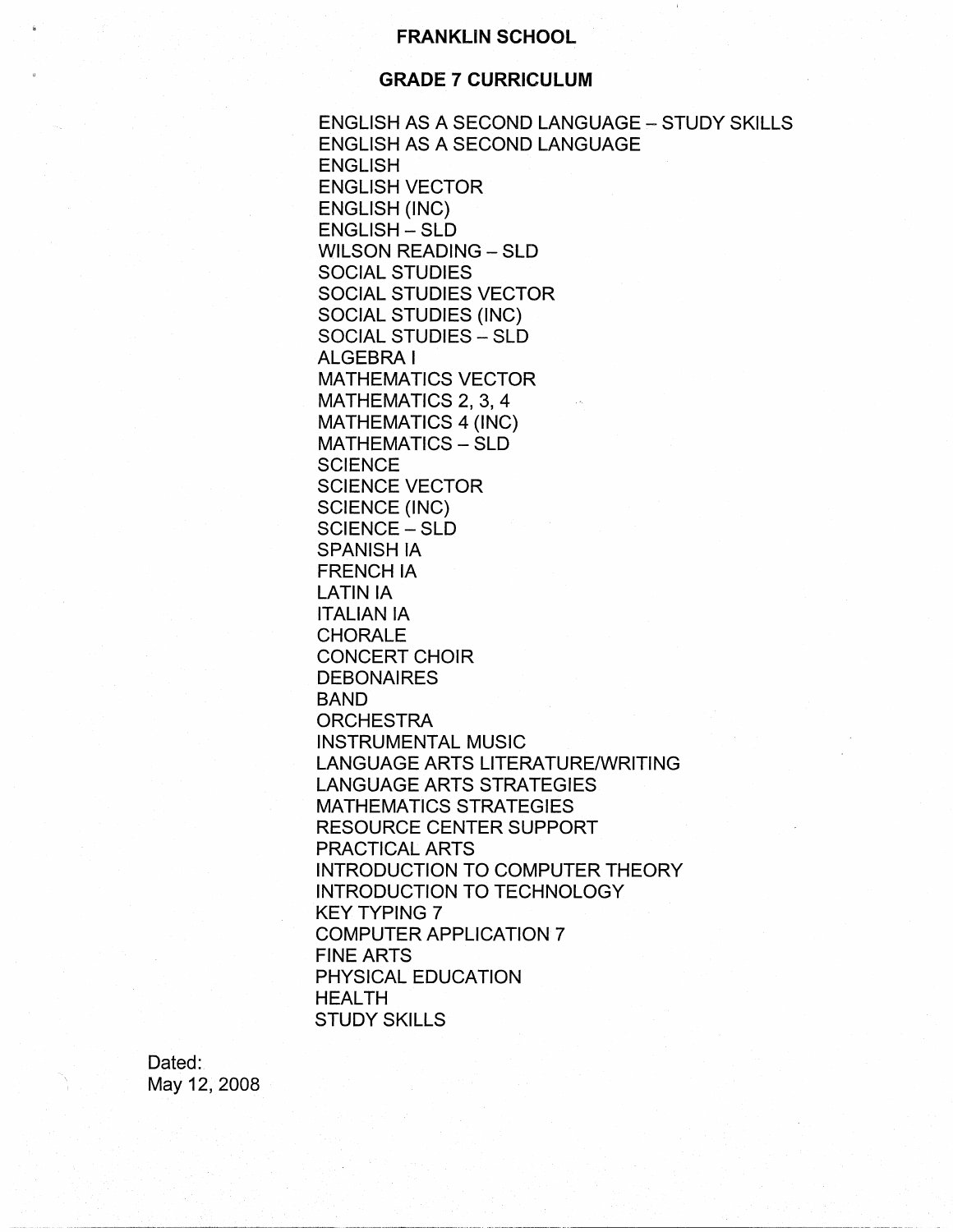# **FRANKLIN SCHOOL**

# **GRADE 8 CURRICULUM**

ENGLISH AS A SECOND LANGUAGE - STUDY SKILLS ENGLISH AS A SECOND LANGUAGE **ENGLISH** ENGLISH VECTOR ENGLISH (INC) ENGLISH - SLD WILSON READING - SLD SOCIAL STUDIES SOCIAL STUDIES VECTOR SOCIAL STUDIES (INC) SOCIAL STUDIES - SLD ALGEBRA I ACCELERATED GEOMETRY PLANE GEOMETRY MATHEMATICS 2, 3, 4 MATHEMATICS 4 (INC) MATHEMATICS - SLD **SCIENCE** SCIENCE VECTOR SCIENCE (INC) SCIENCE - SLD SPANISH 18 FRENCH IB ITALIAN 18 LATIN 18 LITERATURE/MEDIA CONNECTIONS CHORALE CONCERT CHOIR DEBONAIRES BAND **ORCHESTRA** INSTRUMENTAL MUSIC LANGUAGE ARTS STRATEGIES MATHEMATICS STRATAGIES RESOURCE ROOM SUPPORT KEYBOARDING/WORD PROCESSING LIFE SKILLS PRINCIPLES OF TECHNOLOGY ADVANCED ART PHYSICAL EDUCATION HEALTH STUDY SKILLS

Dated: May 12, 2008